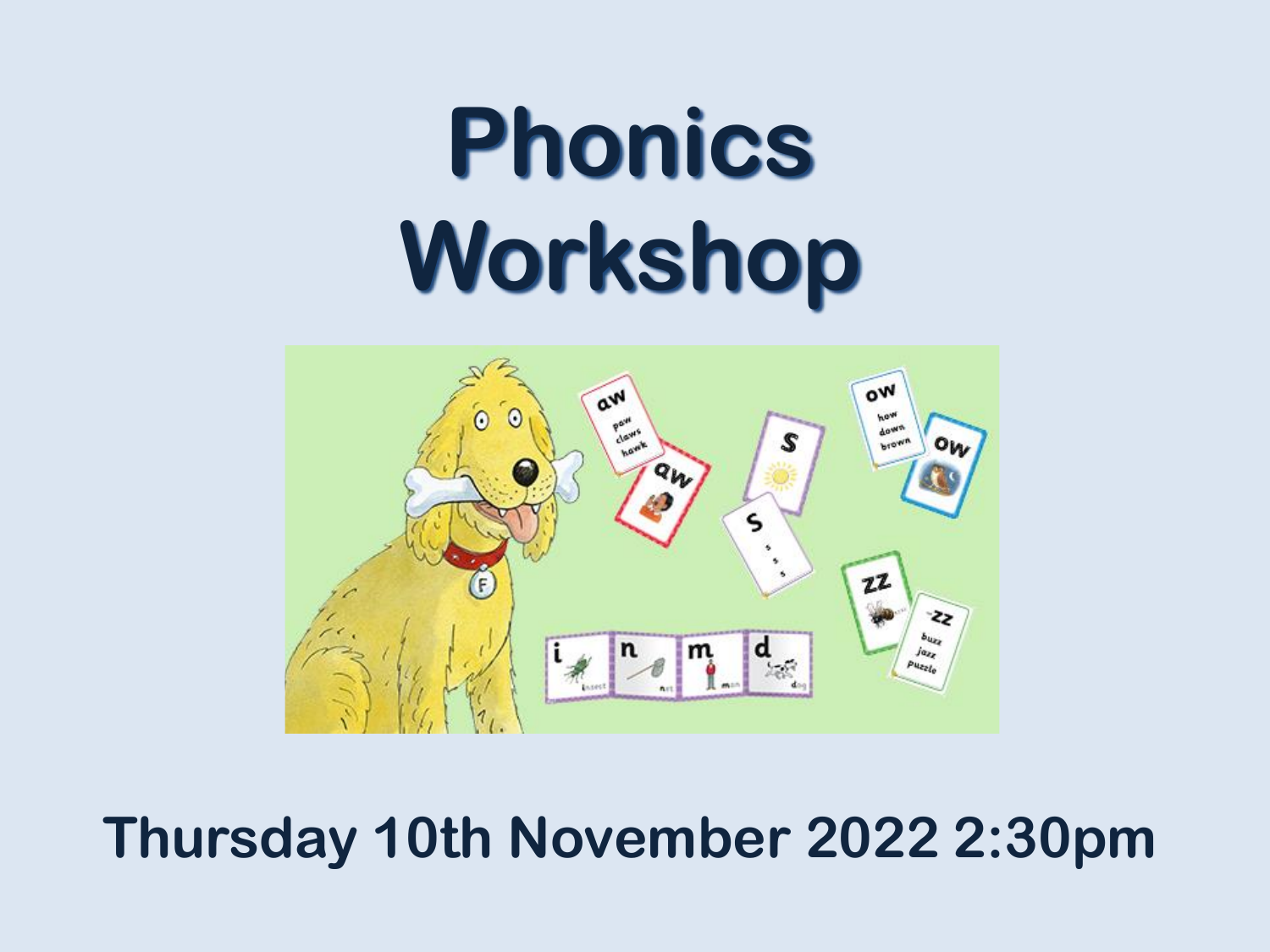## **Welcome!**

## **Why are we here?**

- **To enable parents to know how to better support their children in their learning of phonics.**
- **To answer questions regarding the teaching and learning of phonics.**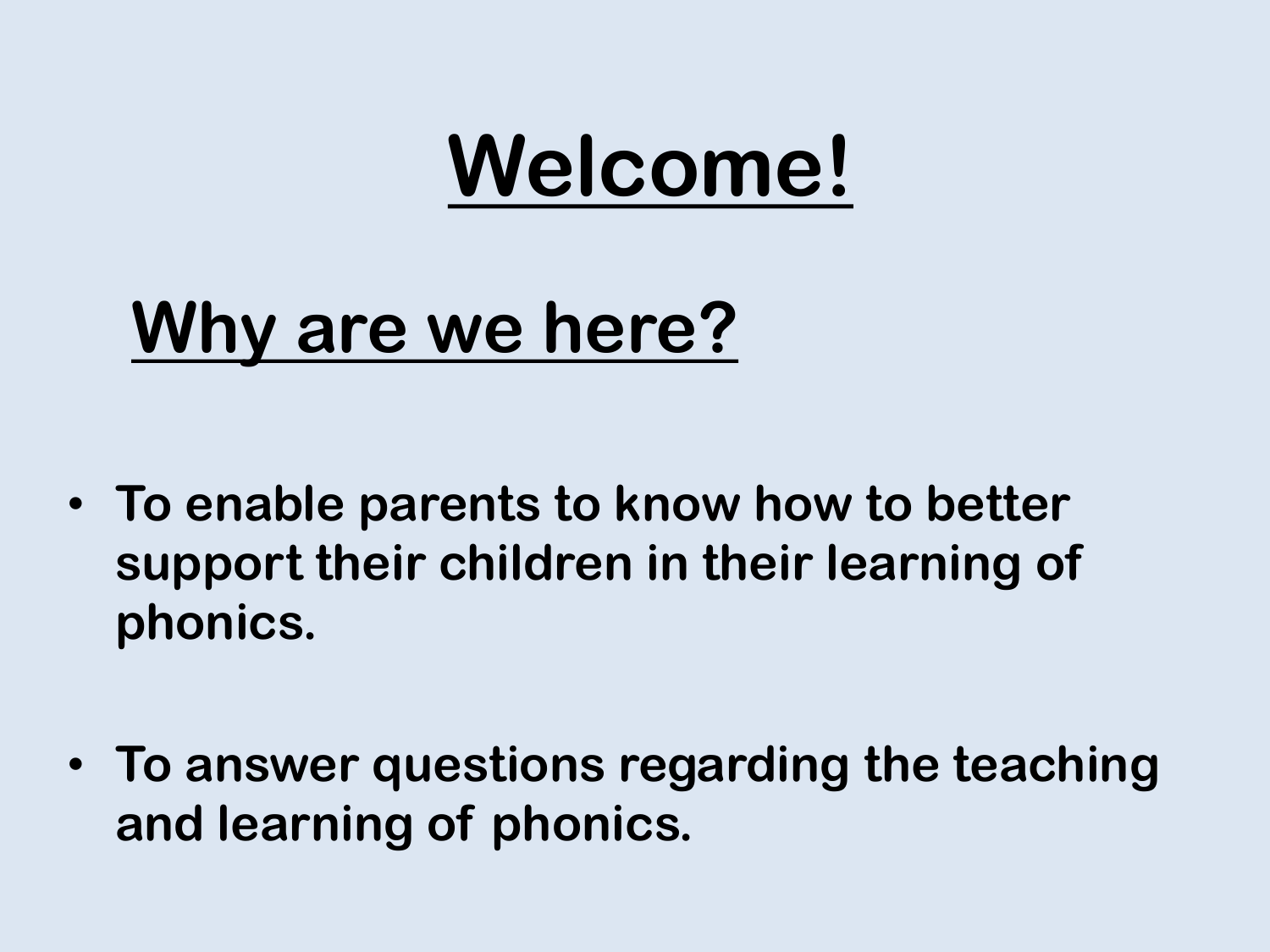#### **What is Phonics?**

**Phonics is a way of teaching children how to read and write. It helps children hear, identify and use different sounds that distinguish one word from another in the English language.**

**Phonics involves matching the sounds of spoken English with individual letters or groups of letters.**

**-National Literacy Trust-**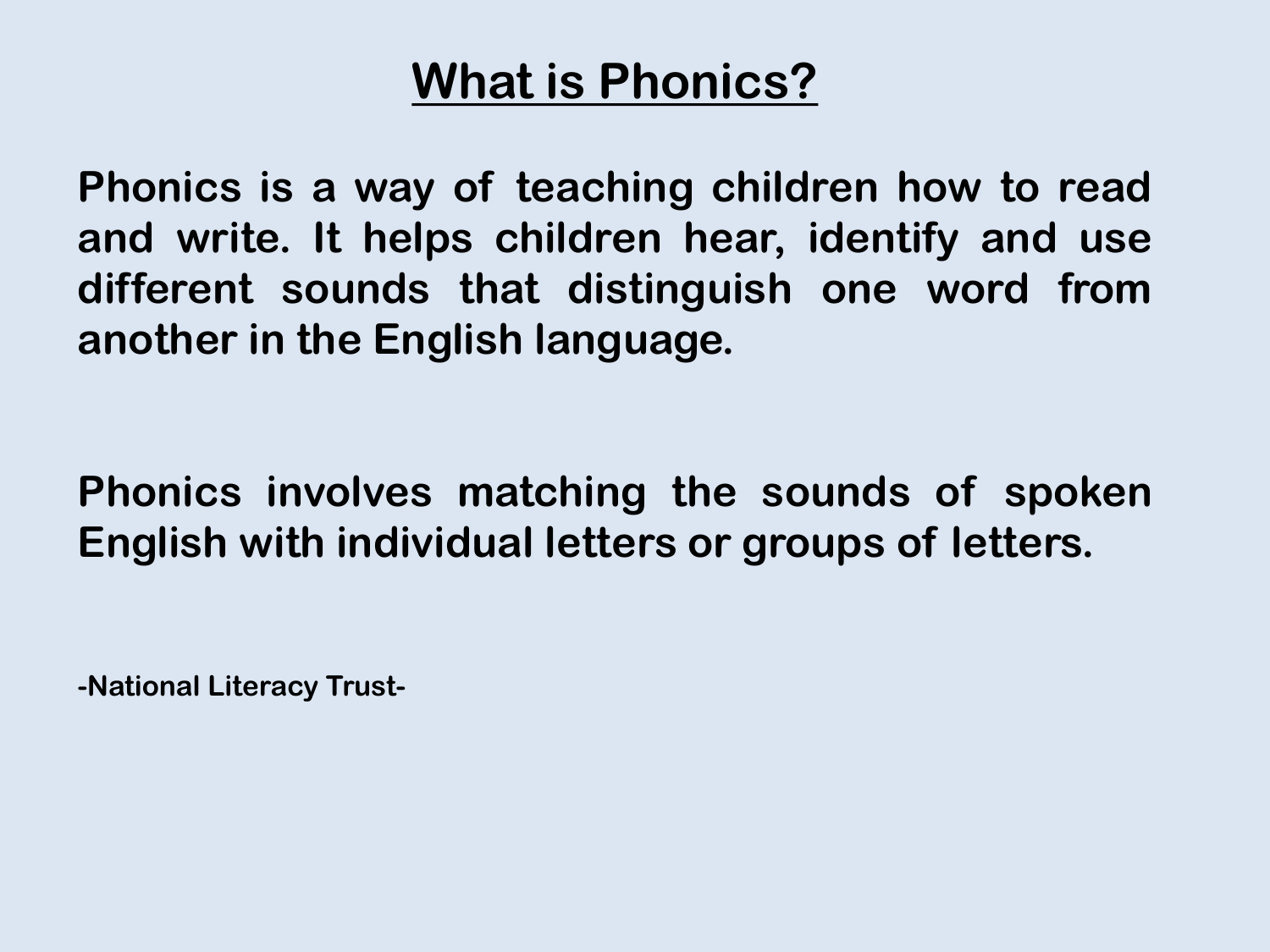## **A Phoneme**

**This is the smallest unit of sound in a word.**



**How many phonemes can you hear in cat?**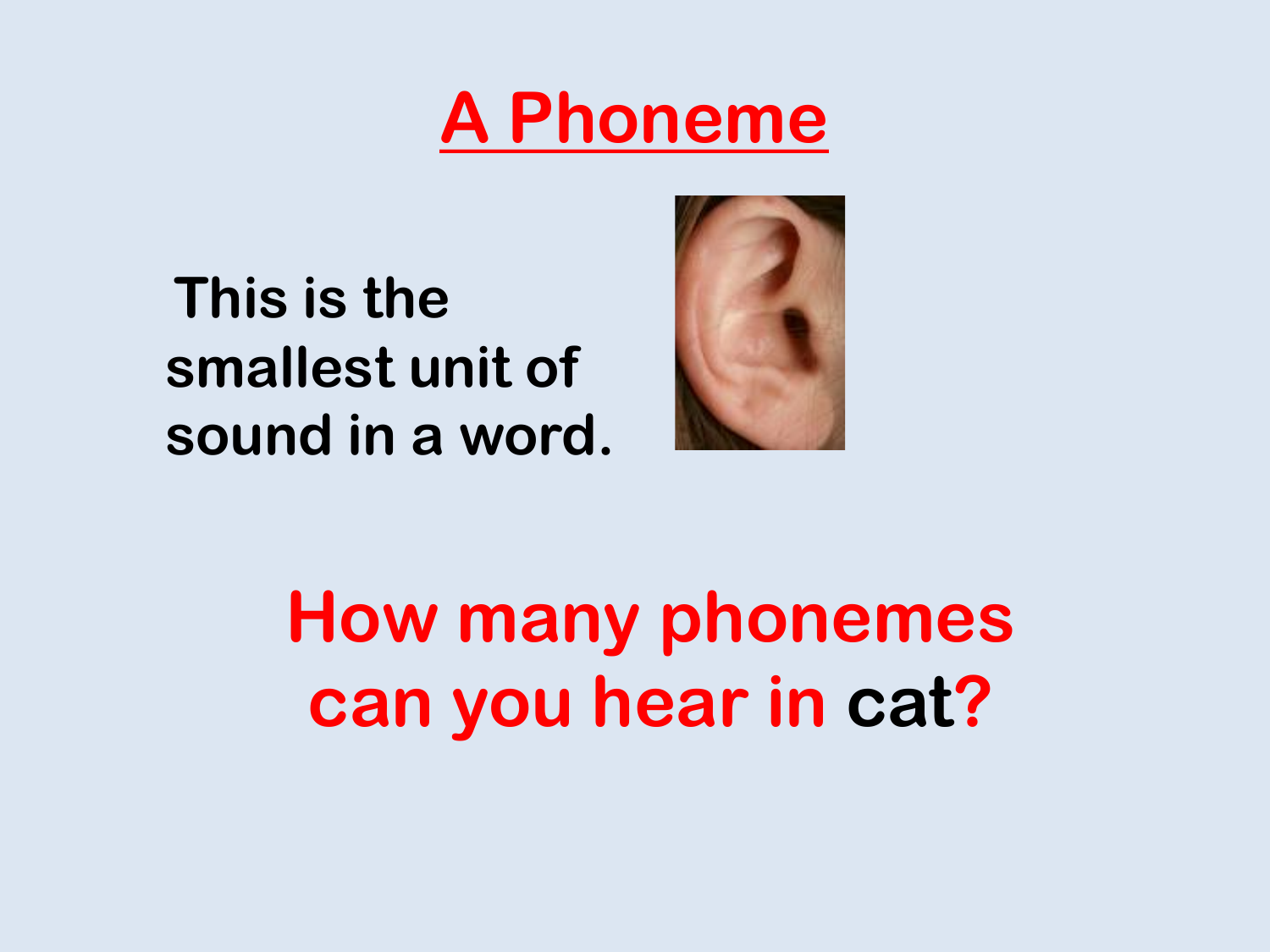#### **A Grapheme**

**These are the letter/s that represent the phoneme.**



**Children need to practise recognising the grapheme and saying the phoneme that it represents.**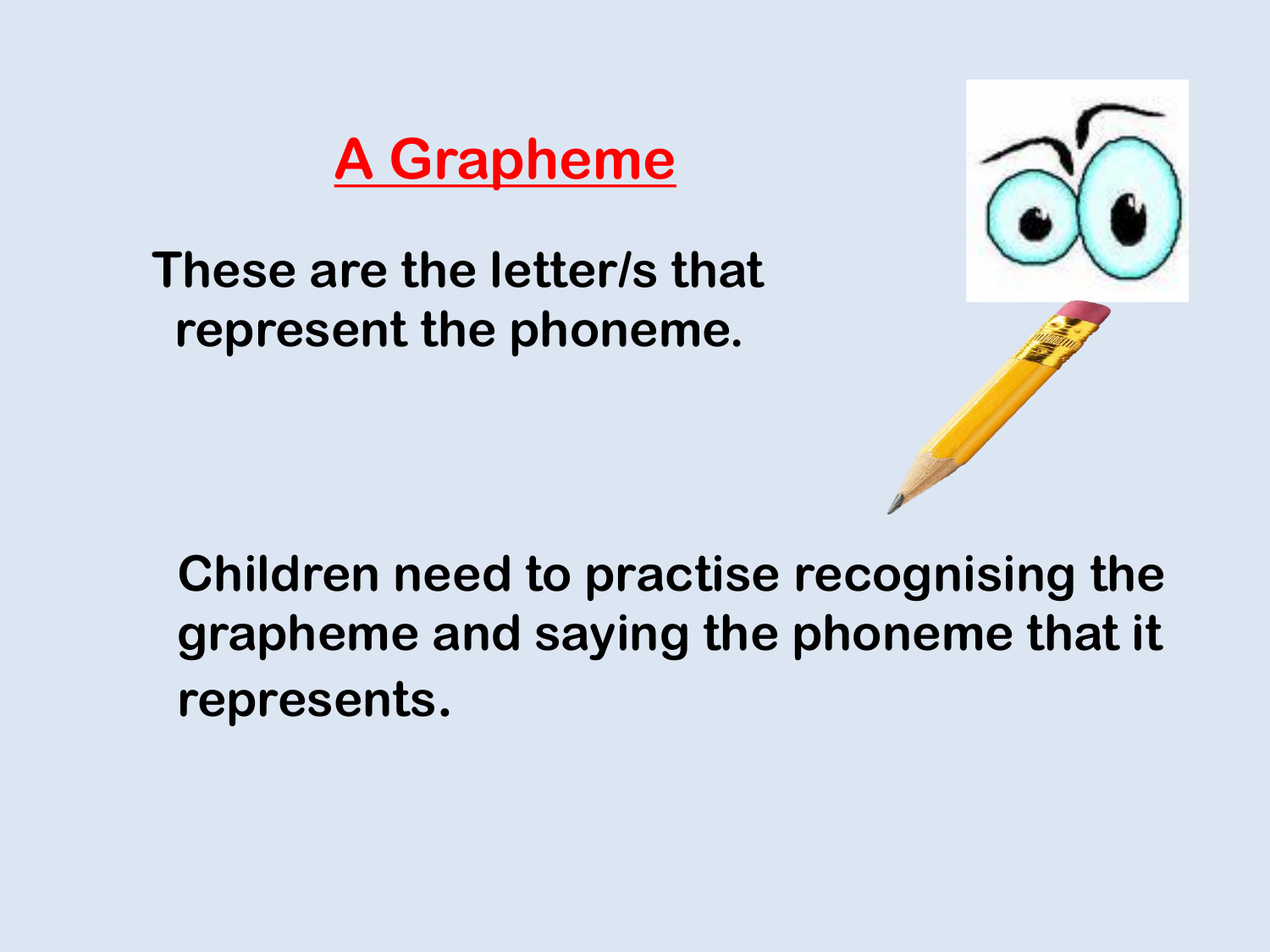## **The Alphabetic Code**

**How many letters in the alphabet? 26**

**How many speech sounds (phonemes) make up the English language? 44**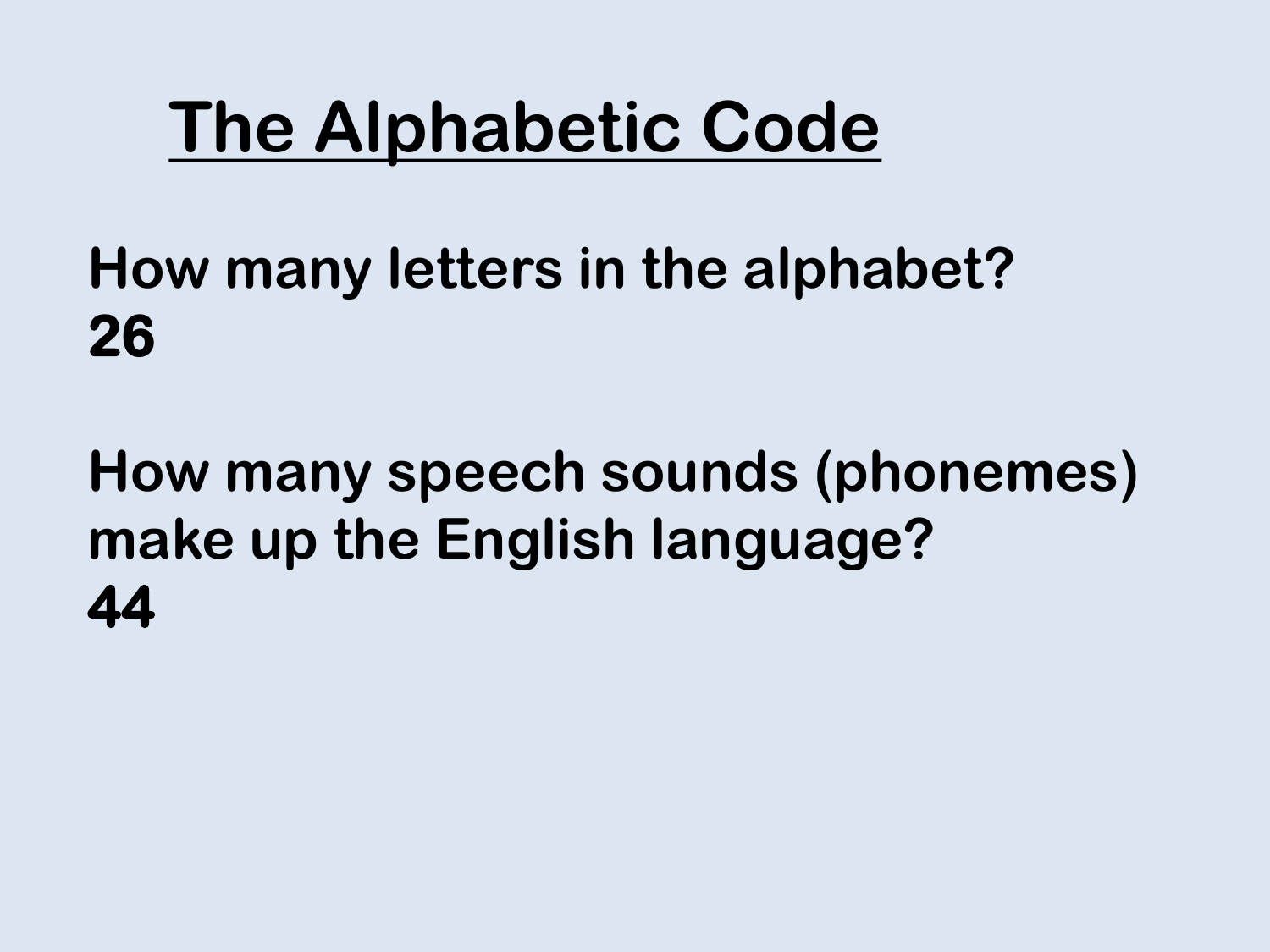### **Graphemes or spelling alternatives -across the rows**

### **Sounds**

**- down the left columns as there are fewer sounds than graphemes**

| <b>The Alphabetic Code</b>                                                                                                                            | Stage 1+/ Phase 2 3 Stage 2/ Phase 3 3 Stage 3/ Phase 3 3 Stage 4/ Phase 4 3 Stage 5/ Phase 5                                                | Floppy's Phonies<br>balge of<br>90                                                                                                                                                                                                                                                                                                                                                                                                                                                                |
|-------------------------------------------------------------------------------------------------------------------------------------------------------|----------------------------------------------------------------------------------------------------------------------------------------------|---------------------------------------------------------------------------------------------------------------------------------------------------------------------------------------------------------------------------------------------------------------------------------------------------------------------------------------------------------------------------------------------------------------------------------------------------------------------------------------------------|
| <b>Graphemes and key words</b><br> s <br>s<br><br>$-$ ss<br>cy<br>ce<br>cl<br>dress<br><b>istripode</b><br>inte<br>rade                               | Spunds and<br>key pictures<br><b>Graphemes and key words</b><br>/U<br>$1 - 11$<br>$\mathbf{M}$<br>o                                          | Squinds and<br>Ney pictures<br>Graphemes and key words<br>leel<br>$\frac{ee}{m}$<br>$\frac{9}{1475}$<br>ea<br>$e-e$<br>e<br>$\cdots$<br><br>compute                                                                                                                                                                                                                                                                                                                                               |
| -st-<br>ce<br>$-5e$<br>$s$ c<br>dance<br>whiche<br><b>Second</b><br> a <br>$\overset{\alpha}{\underset{\scriptscriptstyle\gamma\neq 0}{\ldots}}$<br>× | /ul/<br>$-1e$<br>$\bullet$<br>$\mathbf{d}$<br>$-al$<br>posel<br><b>hospital</b><br>betti-<br>panel<br>Û                                      | $\mathcal{I}$<br>ie<br>$-$ ine<br>ey<br>dealer.<br><b>Wide</b><br>serdinas<br>/igh/<br>igh<br>-ie<br>t<br>i e<br>$\frac{9}{2}$<br>$\mu\mu$<br>$f$ and<br>in.                                                                                                                                                                                                                                                                                                                                      |
| t <br>-tt<br>$\hspace{0.1em}\bullet$ d<br>t<br>.<br>Hiddy<br>dropped                                                                                  | ljl<br>J<br>dge<br>ge<br>ing.<br><b>Bridge</b><br><b>GIRACC</b><br>Ô<br>q e<br>$g^{\parallel}$<br>99<br>single<br>protlema<br>in 1           | Чb<br> oa <br>oa<br>ow<br>ough<br>$\frac{1}{16}$<br>$\mathbf{o} \cdot \mathbf{e}$<br>bow.<br>me.<br>drugh                                                                                                                                                                                                                                                                                                                                                                                         |
| p <br>P.<br>PP<br>payers                                                                                                                              | v <br>$\frac{v}{u}$<br>$-ve$<br>glass<br><b>Symp</b>                                                                                         | 锅<br>eau<br>oe<br>short<br>/ool<br>$\frac{00}{100}$<br>oul<br>$\frac{u}{\mu}$<br>should                                                                                                                                                                                                                                                                                                                                                                                                           |
| /i/<br>$\mathbf{I}$<br><br>帚<br>ln(<br>kn<br>$\mathfrak n$<br>nn<br>$\frac{9^n}{n}$                                                                   | IwI<br>wh<br>$\frac{w}{4}$<br>$-u$<br>uriaul.<br>progrim<br>楽                                                                                | $\mathbf{c}$<br>long<br>1001<br>00<br>$-ue$<br>ew<br>$\frac{1}{2}$<br>$-0.01$<br><b>HOIA</b><br>plus<br><b>MPH</b><br><b>Hill</b>                                                                                                                                                                                                                                                                                                                                                                 |
| kned<br><b>fung</b><br>a.<br>/m/<br>mb<br>$\mathfrak m$<br>mm<br>-mn<br><b>Nemmer</b><br><b>Sport</b><br>column<br><b>CAN</b>                         | /ks/<br>-ks<br>-cks<br>$\mathbf{x}$<br>f(x)<br>della<br>books<br>Å<br><i>Igzl</i><br>$\mathbf{x}$                                            | ough<br>-ui<br>s<br>$u-e$<br>$\mathbf{u}$<br>they<br>flots.<br><b>Stain</b><br>siyar<br>/ar/<br>al<br>αr<br>$\alpha$                                                                                                                                                                                                                                                                                                                                                                              |
| İ<br>/d<br>$\,$ d<br>dd<br>ed<br>pande<br>rain-i<br>$\mathcal{L}_{\mathcal{B}}(\mathbb{R})$                                                           | <b>Eram</b><br>d.<br>/y/<br>$\frac{9}{100}$<br>$\bullet$                                                                                     | in.<br>friha<br>polin<br><b>Contract</b><br>$I$ or $I$<br>or<br>aw<br>our<br>au<br>fork<br>leundry<br>yims<br>feer<br>Ш                                                                                                                                                                                                                                                                                                                                                                           |
| lgl<br>gh<br>$\overline{9}$<br>99<br>gu<br>gue<br><b>India</b>                                                                                        | z <br>$\mathbf{z}$<br>$\mathbf{z}$<br>$\cdot$ s<br>-se<br>$z$ e<br>frie:<br>cheese<br>breeze<br>÷<br>bert<br>$\equiv$                        | $-al$<br>oar<br>oor<br>mia.<br>days.<br>sais<br>ore<br>augh<br>ough<br>esuph<br>bought                                                                                                                                                                                                                                                                                                                                                                                                            |
| o <br>alt<br>$\circ$<br>wa<br>qua<br>ectopas<br>mink<br>mlt<br>quid<br>食                                                                              | /kw/<br>qu<br>sports.<br>急                                                                                                                   | war<br>quar<br>$\mathfrak a$<br>woter<br>models<br>quirter<br>/ur/<br>ur<br>$\mathbf{e}\mathbf{r}$<br>i٢<br>ear<br>wor<br>passe<br><b>horbs</b><br><b>Bird</b><br>mek<br><b>With</b>                                                                                                                                                                                                                                                                                                              |
| k <br>$\frac{c}{m}$<br>$\bf k$<br>ck<br>ch<br>qu<br>iej.<br>setçilir.<br>que                                                                          | /ch/<br>${\sf ch}$<br>-tch<br><b>kassis</b><br>$1$ chu $1$<br>ture                                                                           | /ou/<br>ough<br>ow<br>ou<br>int<br>minth<br>plaugh<br><b>KG</b>                                                                                                                                                                                                                                                                                                                                                                                                                                   |
| lel<br>$\begin{array}{c c c} \mathbf{e} & \mathbf{e} \mathbf{a} \\ \hline \mathbf{e} & \mathbf{h} \mathbf{e} \mathbf{a} \end{array}$<br>⋒             | pleton<br><b>EXT</b><br>/sh/<br>${\sf sh}$<br>ch<br>-ti<br>$-\epsilon$ i<br>dile<br>chaf.<br>patien<br>masilian                              | /oi/<br>oi<br>oy<br>oil can<br>tra<br>a                                                                                                                                                                                                                                                                                                                                                                                                                                                           |
| /u/<br>our<br>$\mathbf u$<br>er<br>$\circ$<br>build-<br>shortla<br>flavens<br>$\mathcal{A}$<br>ough<br>ou<br>-re<br>ı<br>truck<br>then<br>course      | $\frac{\sqrt{N}}{2\Delta x}$<br>-ssi<br>$-$ sci<br>expression<br><b>ARCHAUTION</b><br>voiced<br>/th/<br>th<br>/th/<br>th                     | /eer/<br>ear<br>eer<br>ere<br>-ler<br>dent<br>sphore<br>skier.<br>$\frac{1}{2}$                                                                                                                                                                                                                                                                                                                                                                                                                   |
| r <br>r <sub>h</sub><br>$\cdot$ rr<br>wr<br>$\frac{r}{\sin \alpha}$<br>$-1$<br>missouries<br>wist<br>٨                                                | $\overline{1}$<br><b>Inch</b><br>$\frac{1}{2}$<br>ab<br>lngl<br>ng<br>ring                                                                   | /air/<br>air<br>are<br>ear<br>ere<br>kein<br>hear.<br>$_{\rm{down}}$<br><br><b>ARCHITECT</b><br>/yoo/<br>·ue<br>ew<br>$\mathbf{u}$<br>u-e                                                                                                                                                                                                                                                                                                                                                         |
| /h/<br>h.<br>£.                                                                                                                                       | Ô<br>Ingk/<br>nk<br>in.<br>0,                                                                                                                | ode<br>accepaper<br>sağere<br>$\geqslant$<br>eu<br>fend                                                                                                                                                                                                                                                                                                                                                                                                                                           |
| $-bb$<br>I <sub>b</sub> I<br>ь<br><b>Lens</b><br><b>builde</b><br>⊏<br>IfI<br>$\tilde{\mathbf{t}}$<br>$\frac{f}{m}$<br>ph<br>gh                       | /ai/<br>al<br>$\frac{ay}{y}$<br>$\mathfrak a$<br>a e<br>ae<br>mgel<br>trks<br><b>sunder</b><br>O)<br>eigh<br>ey<br>ea<br>$\sqrt{1}$<br>brink | /yoor/<br>ure<br>pore<br>四                                                                                                                                                                                                                                                                                                                                                                                                                                                                        |
| cresh.<br>x                                                                                                                                           | vight<br>gery<br>The photosys in this work are the angiest<br>manifest in the characters,<br>then was created and 3 = 10 4 A 7 6 5 4 3 2 1   | /zh<br>$\begin{array}{ c c c c c }\hline &\textbf{s} & \textbf{s} & \textbf{g} \\ \hline \textbf{m}{\textbf{s}} & \textbf{m}{\textbf{s}} & \textbf{m}{\textbf{s}} \\ \hline \textbf{m}{\textbf{s}} & \textbf{m}{\textbf{s}} & \textbf{m}{\textbf{s}} \\ \hline \textbf{m}{\textbf{s}} & \textbf{m}{\textbf{s}} & \textbf{m}{\textbf{s}} \\ \hline \textbf{m}{\textbf{s}} & \textbf{m}{\textbf{s}} & \textbf{m}{\textbf{s}} \\ \hline \textbf{m}{\textbf{s}} & \textbf{m}{\textbf{s$<br><b>Hyd</b> |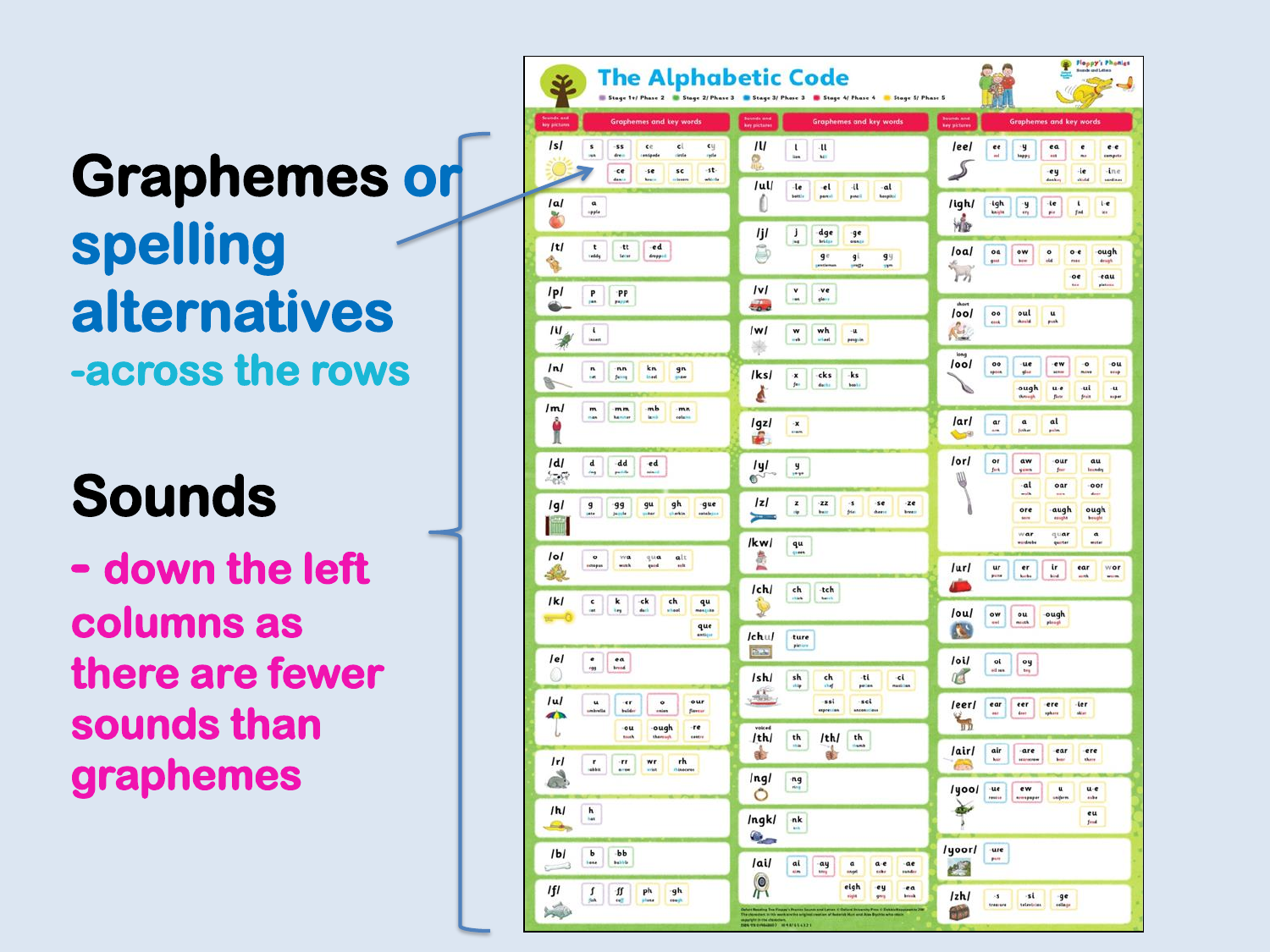# **How to pronounce pure sounds**

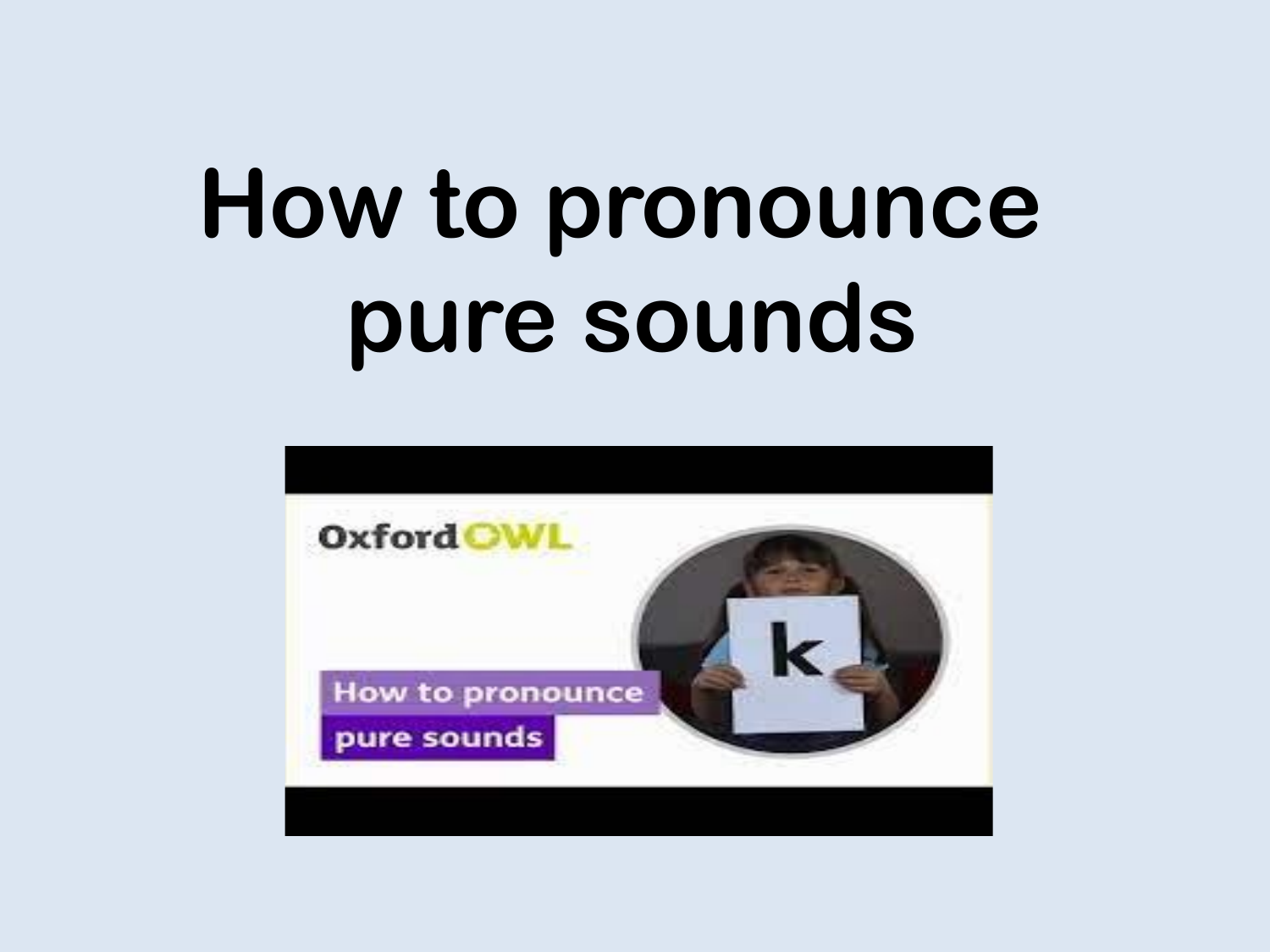## **Blending – a key skill for reading**

• **Recognising the letter sounds in a written word, for example:**

## **c-u-p**

**and then blending them in the order in which they are written to pronounce the word 'cup'.**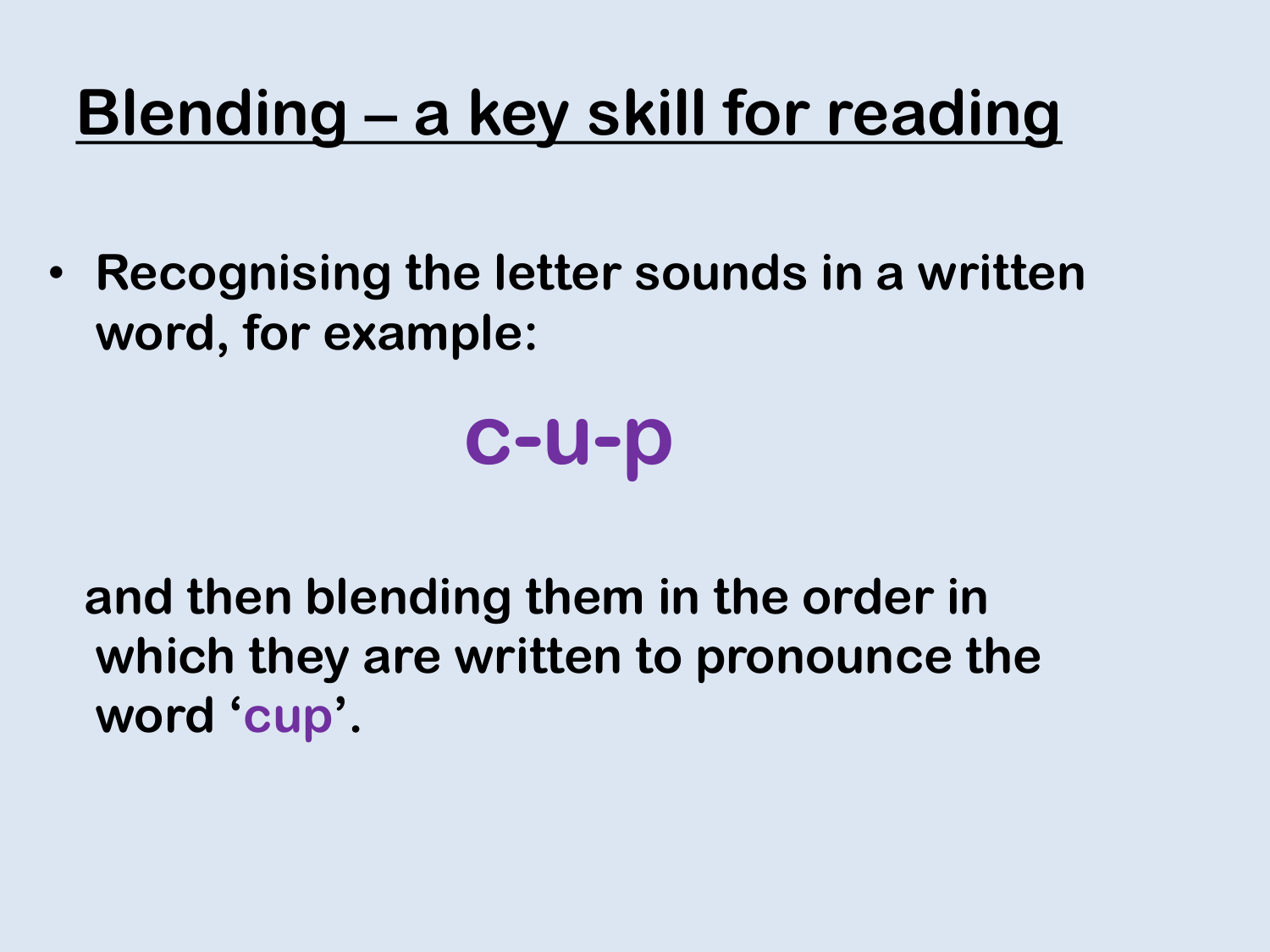## **Segmenting – a key skill for writing**

- **'sounding out' the word to spell it**
- **The opposite of blending**
- **Identifying the individual sounds in a spoken word (e.g. h-i-m , s-t-or-k) and writing down letters for each sound (phoneme) to form the word.**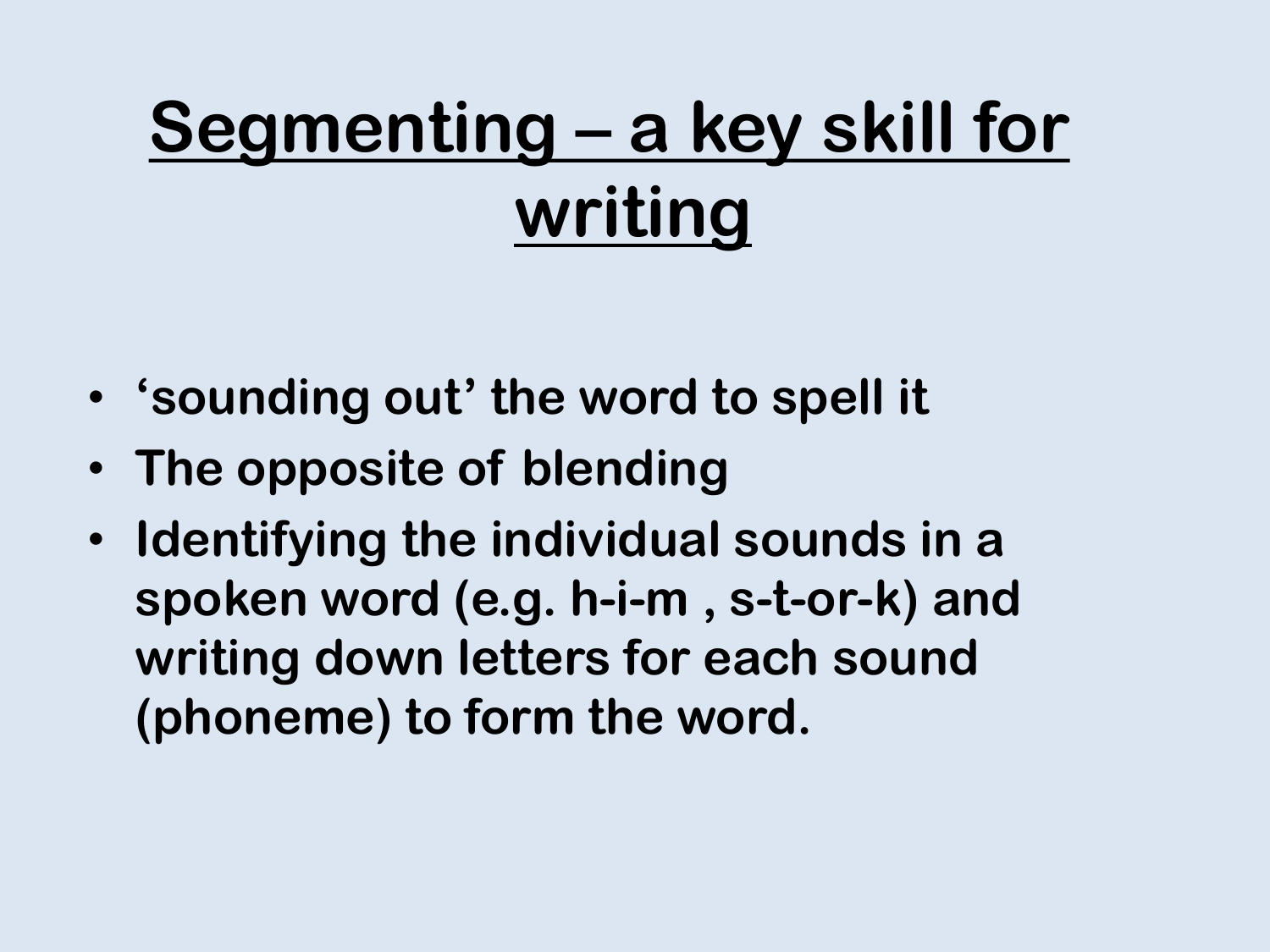### **Once children know the single phonemes…**

- **DIGRAPHS – 2 letters that make 1 sound ll ss zz oa ai**
- **TRIGRAPHS – 3 letters that make 1 sound igh ure**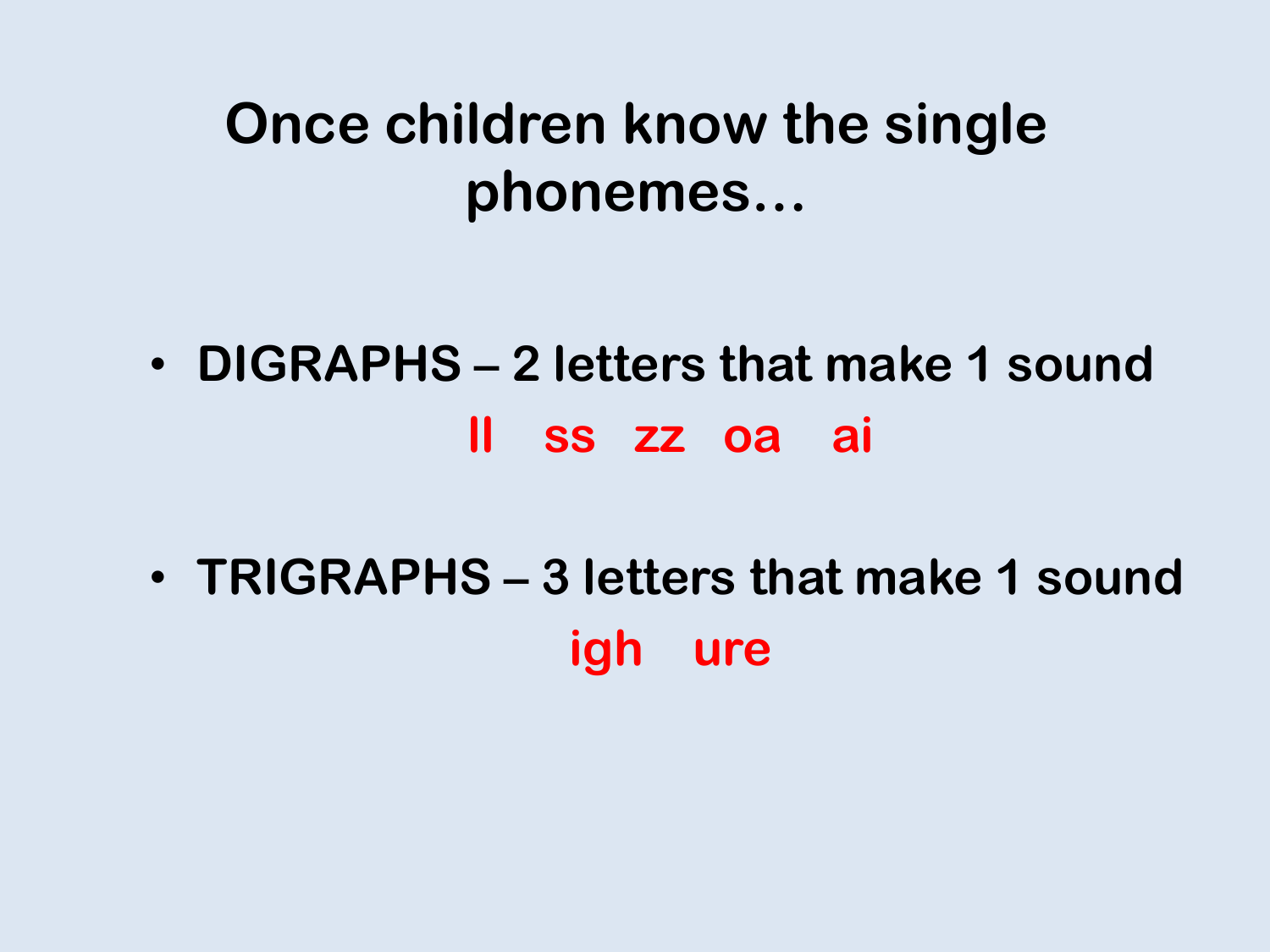## **Segmenting Activity**

• Using 'sound buttons' can you say how many phonemes are in each word.

> shelf dress sprint string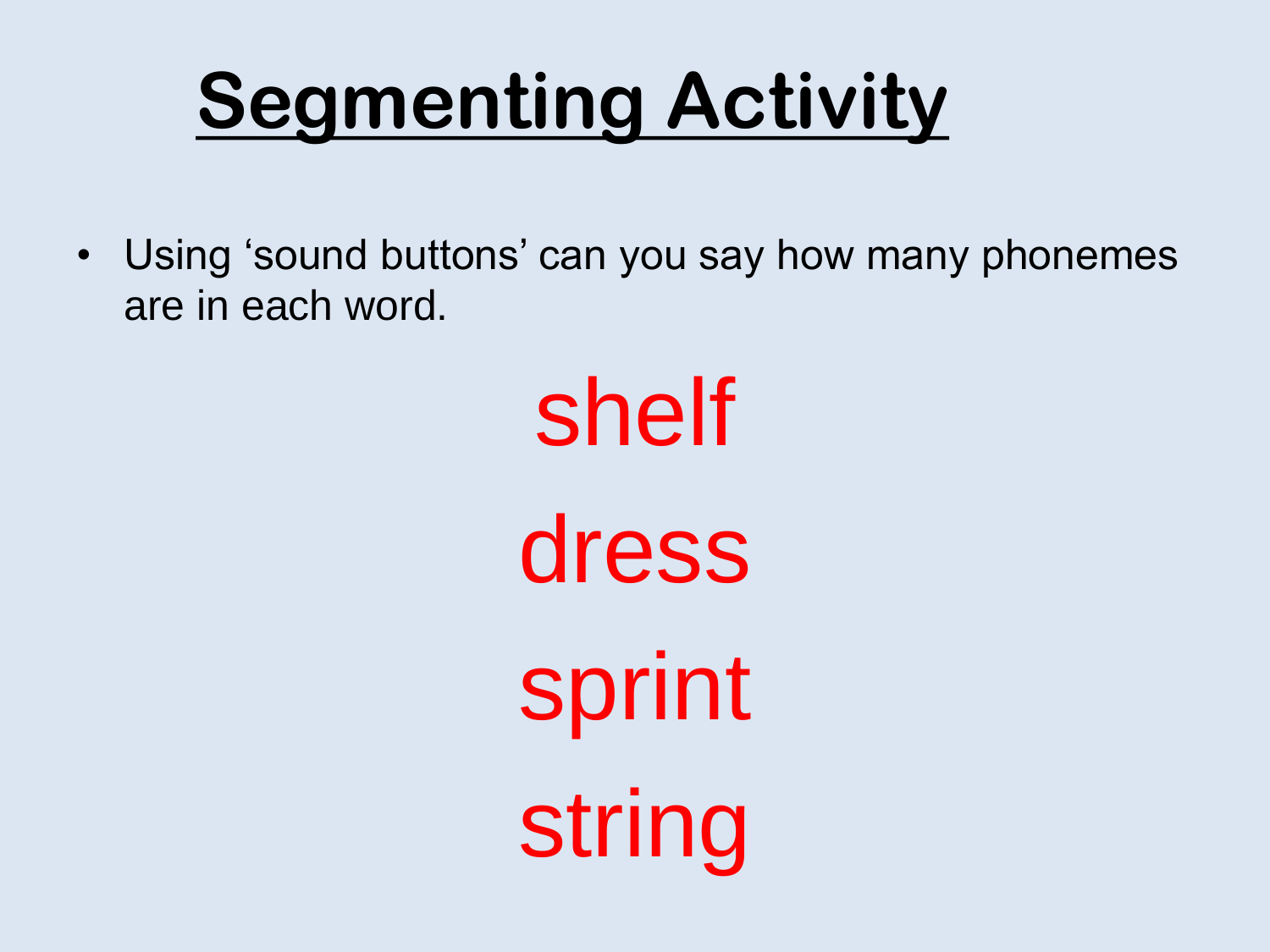## **Tricky Words**

- **Words that are not phonically decodable e.g. was, the, I**
- **Some are 'tricky' to start with but will become decodable once we have learned the harder phonemes**

**e.g. out, there**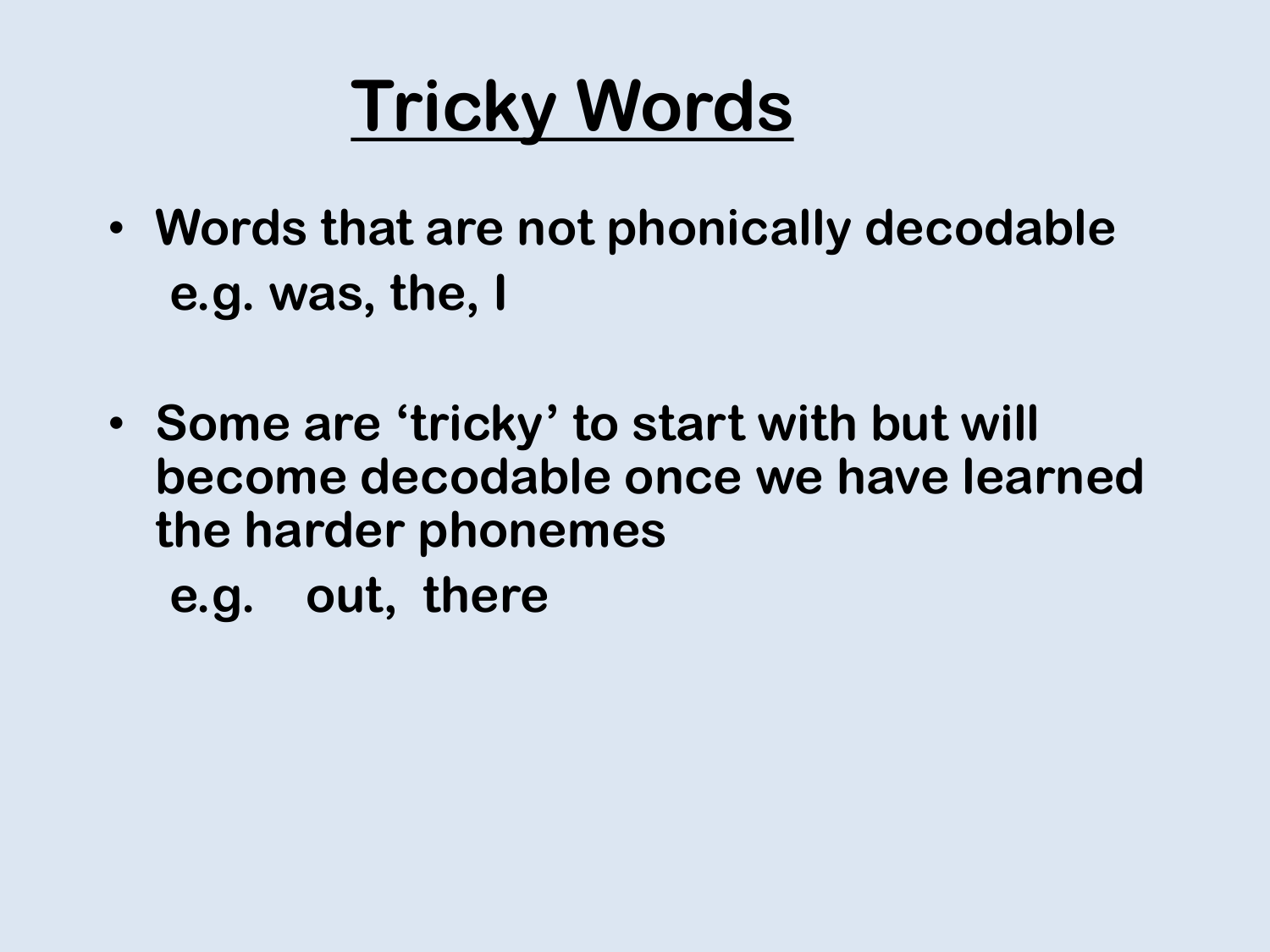#### **Phonics Screening Check**

#### **What is the Year 1 Phonics Screening Check?**

The phonics screening check is taken individually by all children in Year 1 in England, and is usually taken in June. It is designed to give teachers and parents information on how your child is progressing in phonics. It will help to identify whether your child needs additional support at this stage so that they do not fall behind in this vital early reading skill.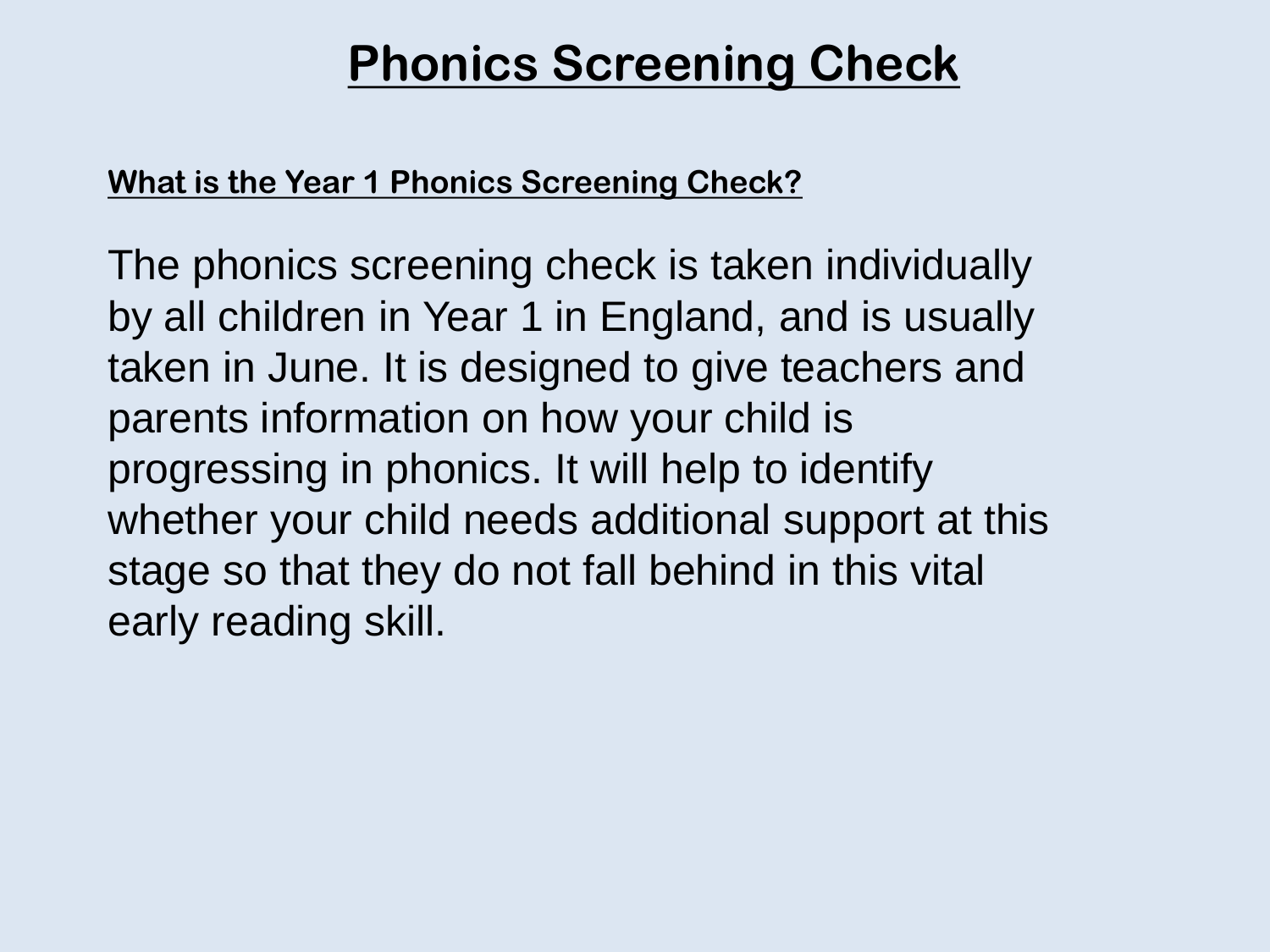It checks that your child can:

•Sound out and blend graphemes in order to read simple words.

•Read phonically decodable one-syllable and two-syllable words, e.g. cat, sand, windmill. •Read a selection of nonsense words which are referred to as pseudo words.

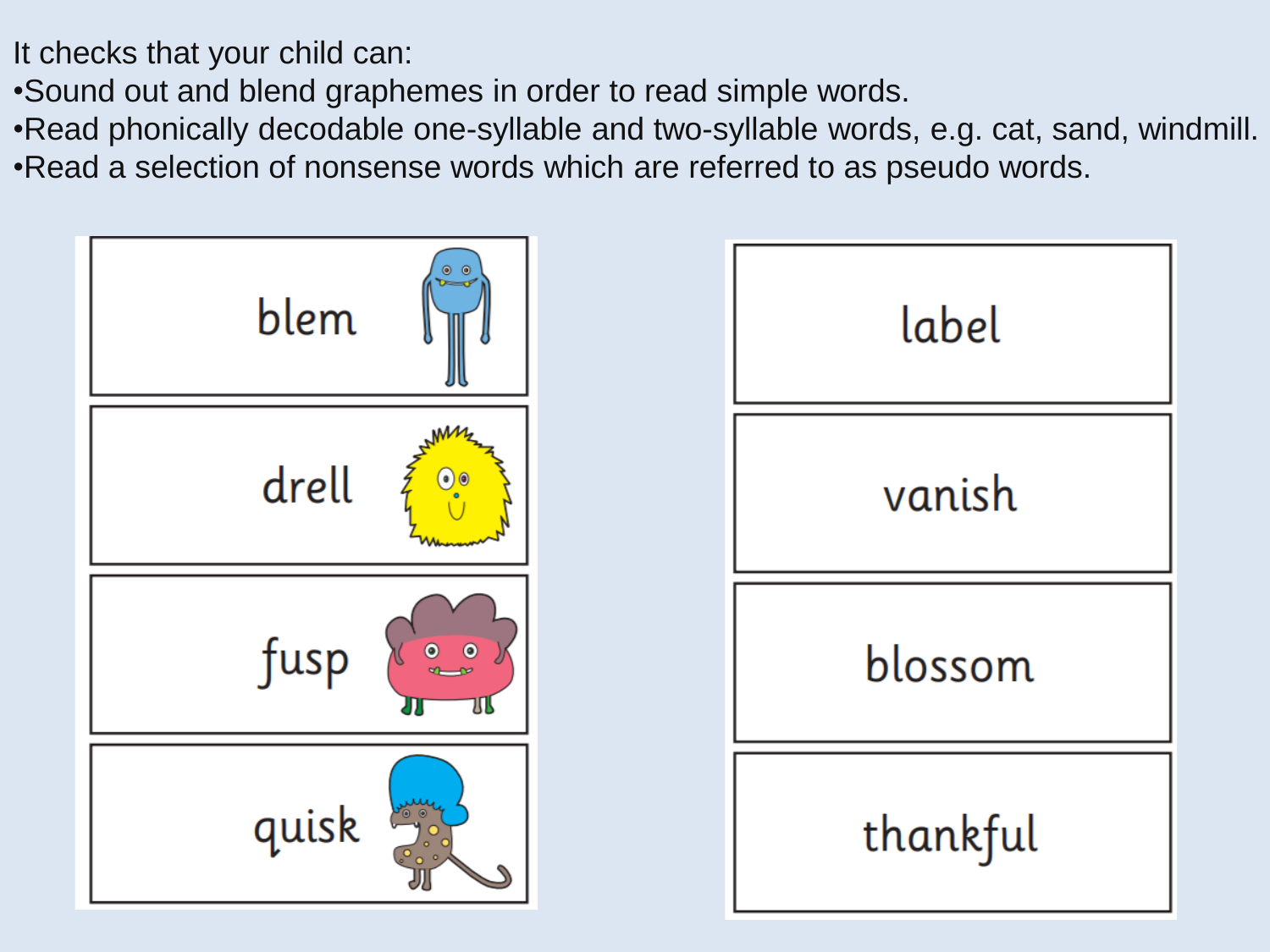#### **Oxford OWL**



Close book

 $\mathbf{x}$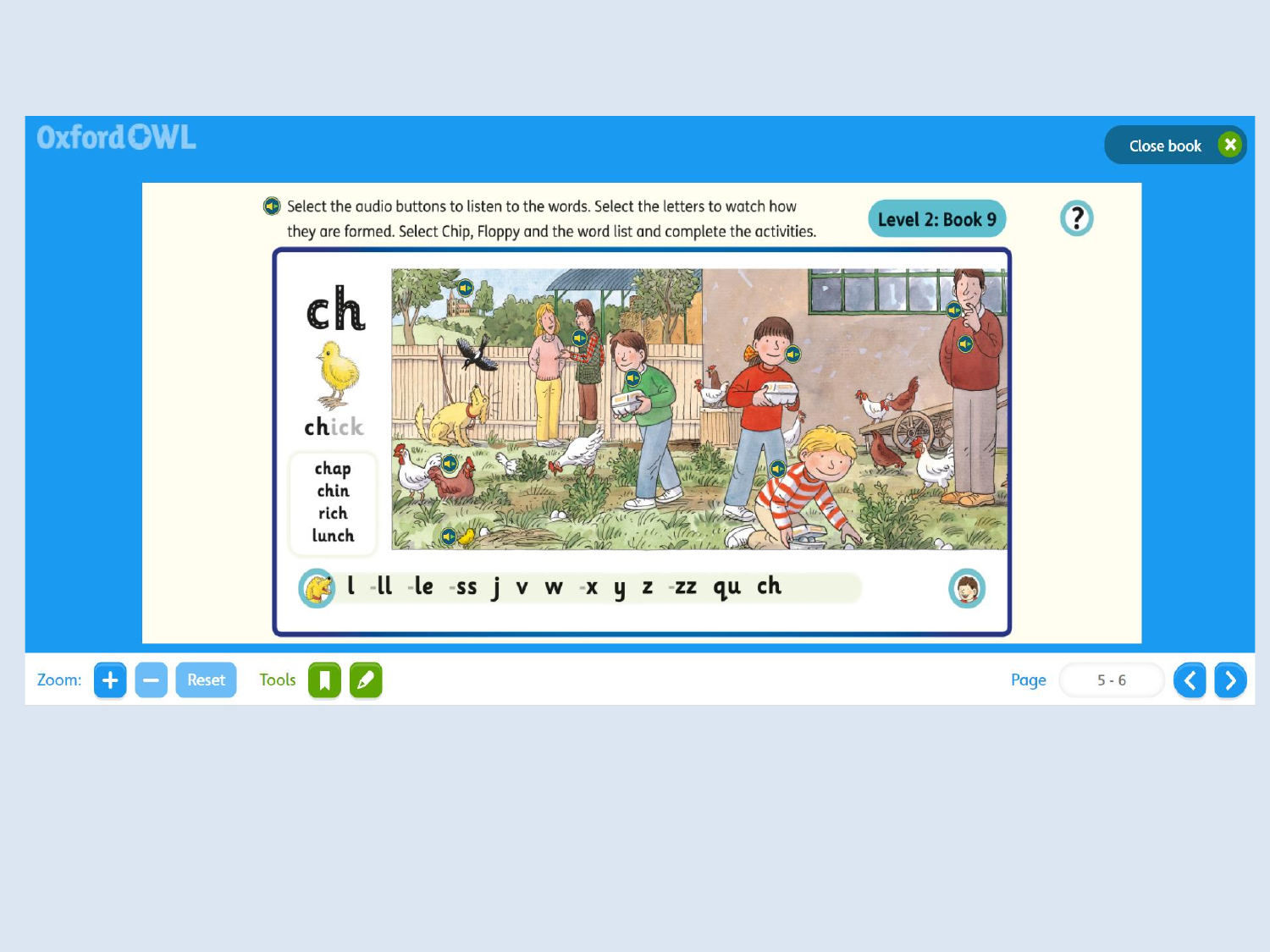

#### **Examples of the Activity Sheets we use in our phonics sessions**



Read the text. Underline all the different spellings for the Jolf sound.

Write a short sentence and draw a picture to illustrate it.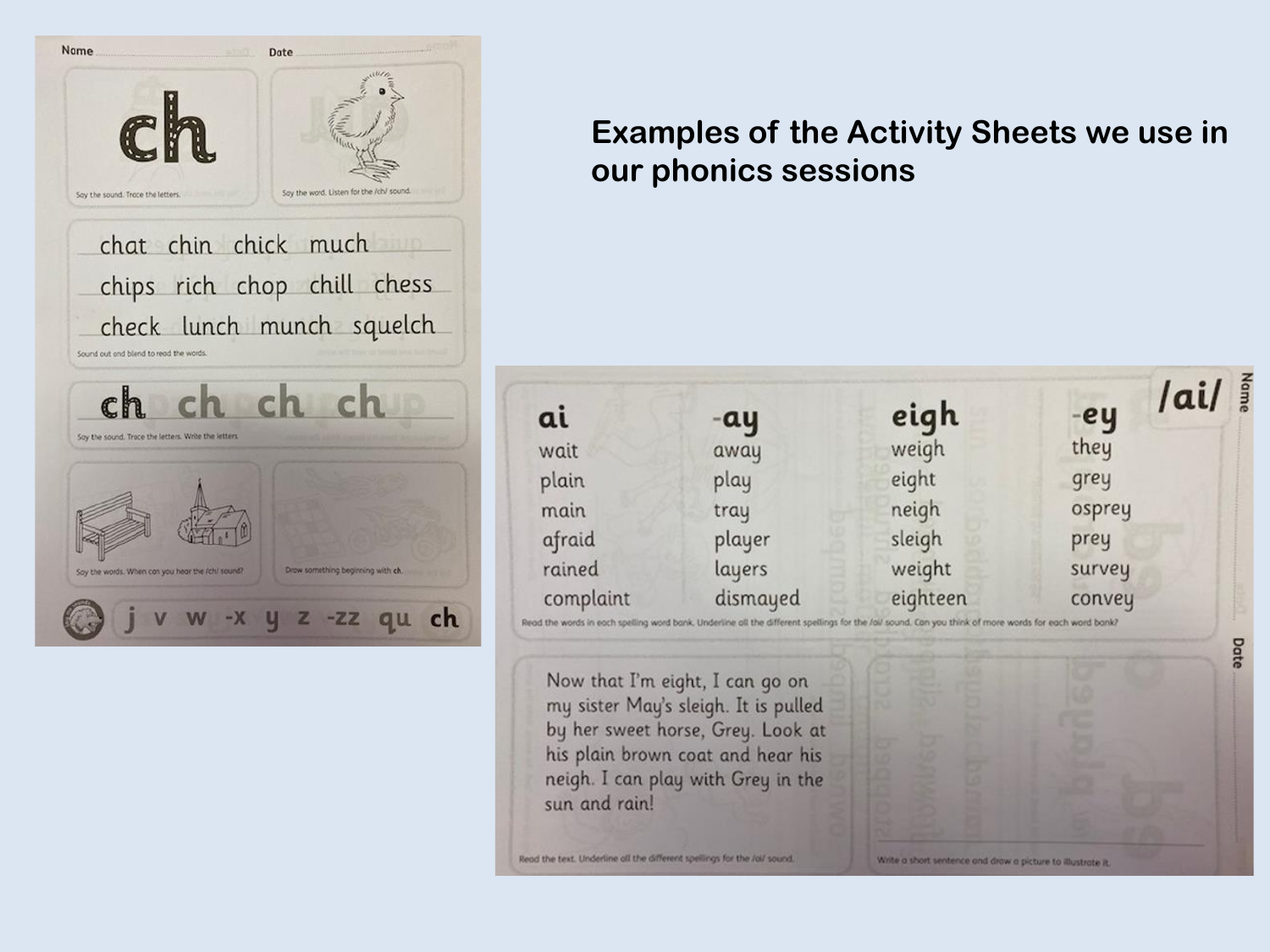#### Useful websites

**Learn to read with phonics: a parent guide:** <https://home.oxfordowl.co.uk/reading/learn-to-read-phonics/>

**Interactive Phonics Games**

<http://www.topmarks.co.uk/Interactive.aspx?cat=40>